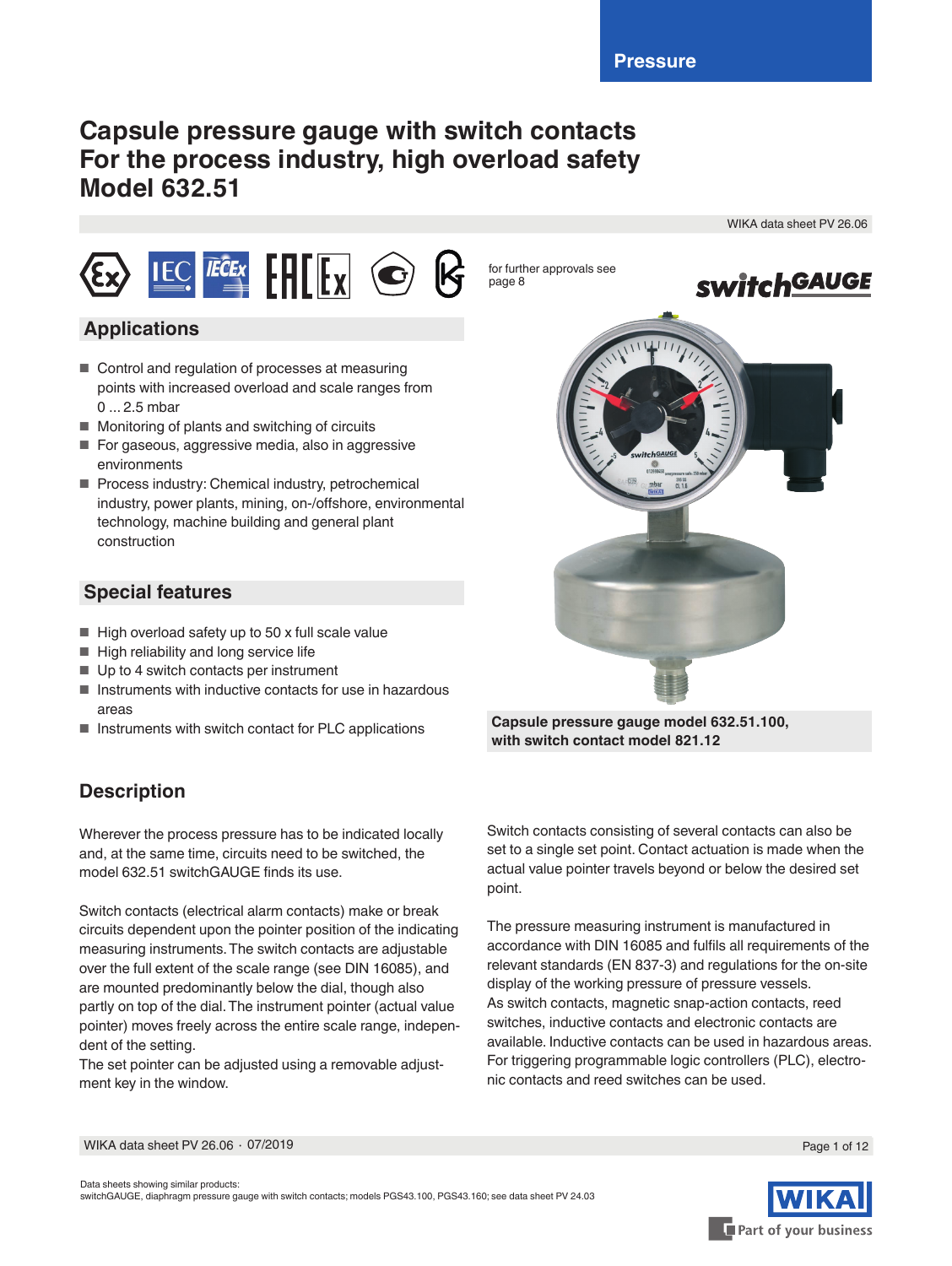# **Specifications**

| <b>Model 632.51</b>                                                         |                                                                                                                                                       |
|-----------------------------------------------------------------------------|-------------------------------------------------------------------------------------------------------------------------------------------------------|
| Nominal size in mm                                                          | $\blacksquare$ 100<br>■ 160                                                                                                                           |
| <b>Accuracy class</b>                                                       | 1.6 <sup>1</sup><br>Option:<br>$1.0^{2}$<br>$\blacksquare$ 0.6 <sup>2)</sup>                                                                          |
| <b>Scale ranges</b>                                                         | 0  2.5 mbar to 0  100 mbar<br>other units (e.g. psi, kPa) available<br>or all other equivalent vacuum or combined pressure and vacuum ranges          |
| <b>Scale</b>                                                                | Single scale<br>Option:<br>Dual scale                                                                                                                 |
| <b>Pressure limitation</b>                                                  |                                                                                                                                                       |
| Steady                                                                      | Full scale value                                                                                                                                      |
| Fluctuating                                                                 | 0.9 x full scale value                                                                                                                                |
| <b>Overload safety</b>                                                      | 50 x full scale value<br>Higher overload safety on request <sup>2)</sup>                                                                              |
| <b>Process connection with lower</b><br>measuring flange                    | $\blacksquare$ G 1/2 B<br>$\blacksquare$ 1/2 NPT<br>$M20 \times 1.5$<br>others on request                                                             |
| Permissible temperature 3)                                                  |                                                                                                                                                       |
| Medium                                                                      | +100 °C [+212 °F] maximum                                                                                                                             |
| Ambient                                                                     | $-20$ +60 °C [-4  140 °F]                                                                                                                             |
| <b>Temperature effect</b>                                                   | When the temperature of the measuring system deviates from the reference temperature $(+20 \degree C)$ :<br>max. $\pm 0.6$ %/10 K of full scale value |
| Case                                                                        | Version S1 per EN 837: With blow-out device in case back                                                                                              |
| <b>Case filling</b>                                                         | Without                                                                                                                                               |
| <b>Zero point setting</b>                                                   | By means of adjustment appliance                                                                                                                      |
| <b>Wetted materials</b>                                                     |                                                                                                                                                       |
| Process connection, media<br>chamber, capsule element<br>(pressure element) | Stainless steel 316Ti                                                                                                                                 |
| Sealing                                                                     | PTFE                                                                                                                                                  |
| <b>Non-wetted materials</b>                                                 |                                                                                                                                                       |
| Case, movement, bayonet ring                                                | Stainless steel                                                                                                                                       |
| Dial                                                                        | Aluminium, white, black lettering                                                                                                                     |
| Instrument pointer                                                          | Aluminium, black                                                                                                                                      |
| Set pointer                                                                 | Aluminium, red                                                                                                                                        |
| Window                                                                      | Laminated safety glass                                                                                                                                |
| Ingress protection per<br><b>IEC/EN 60529</b>                               | <b>IP54</b>                                                                                                                                           |
| <b>Mounting</b>                                                             | Rigid measuring line<br>Option:<br>Instrument mounting bracket for wall or pipe mounting<br>■ Mounting flange                                         |

1) Accuracy class 2.5 for scale range 0 … 2.5 mbar<br>2) Application test required<br>3) For hazardous areas, the permissible temperature of the contact model 831 will exclusively apply (see page 5). These must not be exceeded a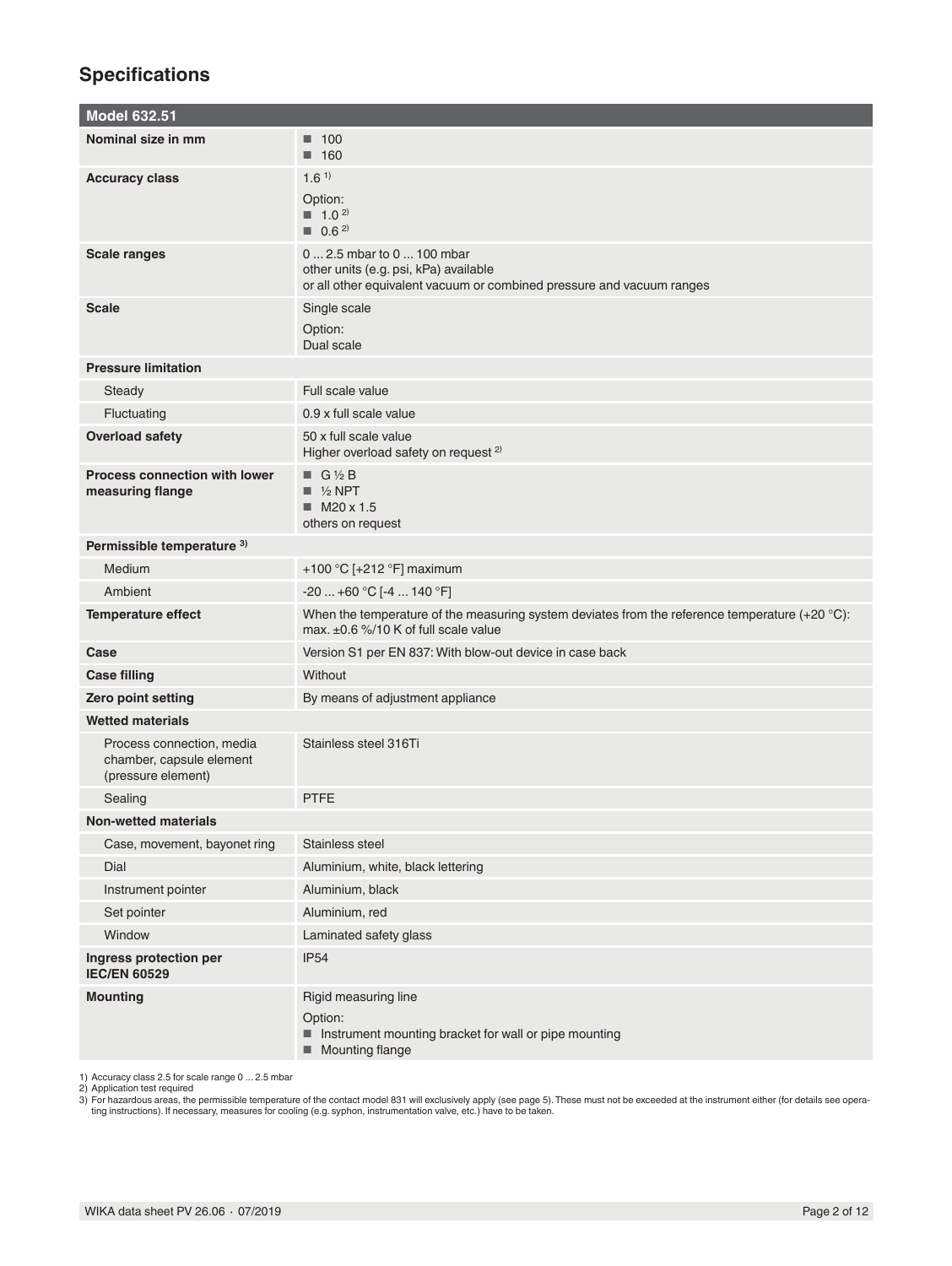#### **Model 632.51**

#### **Electrical connection** Cable socket PA 6, black

Per VDE 0110 insulation group C/250 V Cable gland M20 x 1.5 Strain relief 6 screw terminals + PE for conductor cross-section 2.5 mm² For dimensions see page 9 others on request

### **Switch contacts**

#### **Magnetic snap-action contact model 821**

- No control unit and no supply voltage required
- Direct switching up to 250 V, 1 A
- Up to 2 switch contacts per measuring instrument

#### **Inductive contact model 831**

- Suitable for use in hazardous areas with corresponding control unit (model 904.xx)
- Long service life due to non-contact sensor
- Low influence on the indication accuracy
- Fail-safe switching at high switching frequency
- Insensitive to corrosion
- Also available in safety version
- Up to 3 switch contacts per measuring instrument

### **Electronic contact model 830 E**

- For direct triggering of a programmable logic controller (PLC)
- 2-wire system (option: 3-wire system)
- Long service life due to non-contact sensor
- Low influence on the indication accuracy
- Fail-safe switching at high switching frequency
- Insensitive to corrosion
- Up to 3 switch contacts per measuring instrument

### **Other versions**

- Contact model 821 with separate circuits
- Contact model 821 as change-over contact (break or make simultaneously at the set point)
- Contact model 821 with cable break monitoring (parallel resistance 47 kΩ and 100 kΩ)
- Contact materials for contact model 821: Platinum-iridium alloy and gold-silver alloy

### **Reed switch model 851**

- No control unit and no supply voltage required
- Direct switching up to 250 V, 1 A
- For direct triggering of a programmable logic controller (PLC)
- Free from wear as without contact
- NS 100: Up to two change-over contacts per measuring instrument

NS 160: Up to one change-over contact per measuring instrument (switching voltages AC < 50 V and DC < 75 V, switch contact not adjustable from outside)

### **Switching function**

The switching function of the switch is indicated by index 1, 2 or 3

- Model 8xx.1: Normally open (clockwise pointer motion)
- Model 8xx.2: Normally closed (clockwise pointer motion)
- Models 821.3 and 851.3: Change-over; one contact breaks and one
	- contact makes simultaneously when pointer reaches set point

For further information on switch contacts, see data sheet AC 08.01

- Contacts fixed, without contact adjustment lock
- Contact adjustment lock leaded
- Contact adjustment key fixed
- Connector (instead of cable socket)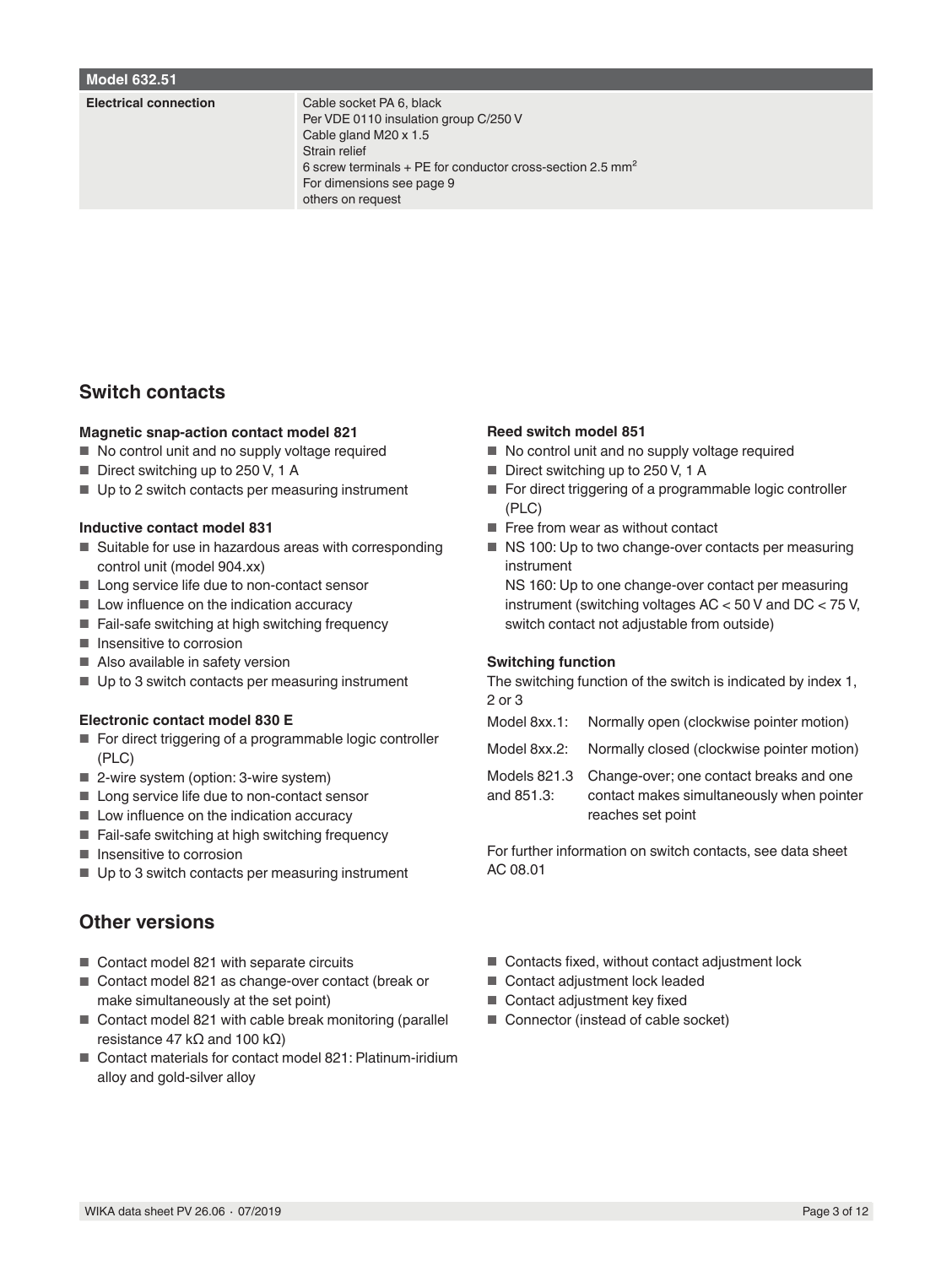### **Specifications for instruments with magnetic snap-action contact model 821**

| <b>Measuring</b>   | Max. number of con- | Switching current | Switch version $2$ ) |  |
|--------------------|---------------------|-------------------|----------------------|--|
| span <sup>1)</sup> | <b>Ltacts</b>       | Il range l'       |                      |  |
| $\geq$ 2.5 mbar    |                     | 0.020.3A          |                      |  |

1) Accuracy class 2.5 for scale range 0 ... 2.5 mbar 2) Design of the contact coil: Version "L" = light-weight

The switch points must be specified in order to maintain the accuracy class. The recommended setting range of the contacts is 25 ... 75 % of the scale (0 ... 100 % on request). Contact material (standard): Silver-nickel, gold-plated

#### **Setting the contacts**

The recommended minimum clearance between 2 contacts is 20 % of the measuring span. The switch hysteresis is 2 ... 5 % (typical).

| <b>Characteristics</b>                                                                          | <b>Unfilled instruments</b>                  | <b>Filled instruments</b>                    |  |  |  |
|-------------------------------------------------------------------------------------------------|----------------------------------------------|----------------------------------------------|--|--|--|
|                                                                                                 | <b>Resistive load</b>                        |                                              |  |  |  |
| Rated operating voltage U <sub>eff</sub>                                                        | $\leq$ 250 V                                 | $\leq$ 250 V                                 |  |  |  |
| <b>Rated operating current</b><br>Switch-on current<br>Switch-off current<br>Continuous current | $\leq$ 0.5 A<br>$\leq$ 0.5 A<br>$\leq$ 0.3 A | $\leq$ 0.5 A<br>$\leq$ 0.5 A<br>$\leq$ 0.3 A |  |  |  |
| <b>Switching power</b>                                                                          | $\leq$ 30 W / $\leq$ 50 VA                   | $\leq$ 20 W / $\leq$ 20 VA                   |  |  |  |

### **Recommended contact load with resistive and inductive loads**

| <b>Operating voltage</b> | <b>Unfilled instruments</b> |                                    |                       | <b>Filled instruments</b> |                             |                       |  |
|--------------------------|-----------------------------|------------------------------------|-----------------------|---------------------------|-----------------------------|-----------------------|--|
|                          | <b>Resistive load</b>       |                                    | <b>Inductive load</b> | <b>Resistive load</b>     |                             | <b>Inductive load</b> |  |
|                          | <b>Direct</b><br>current    | <b>Alter-</b><br>nating<br>current | $cos \phi > 0.7$      | <b>Direct</b><br>current  | Alter-<br>nating<br>current | $cos \phi > 0.7$      |  |
| DC 220 V / AC 230 V      | 100 mA                      | 120 mA                             | 65 mA                 | 65 mA                     | 90 mA                       | 40 mA                 |  |
| DC 110 V / AC 110 V      | 200 mA                      | 240 mA                             | 130 mA                | 130 mA                    | 180 mA                      | 85 mA                 |  |
| DC 48 V / AC 48 V        | 300 mA                      | 450 mA                             | 200 mA                | 190 mA                    | 330 mA                      | 130 mA                |  |
| DC 24 V / AC 24 V        | 400 mA                      | 600 mA                             | 250 mA                | 250 mA                    | 450 mA                      | 150 mA                |  |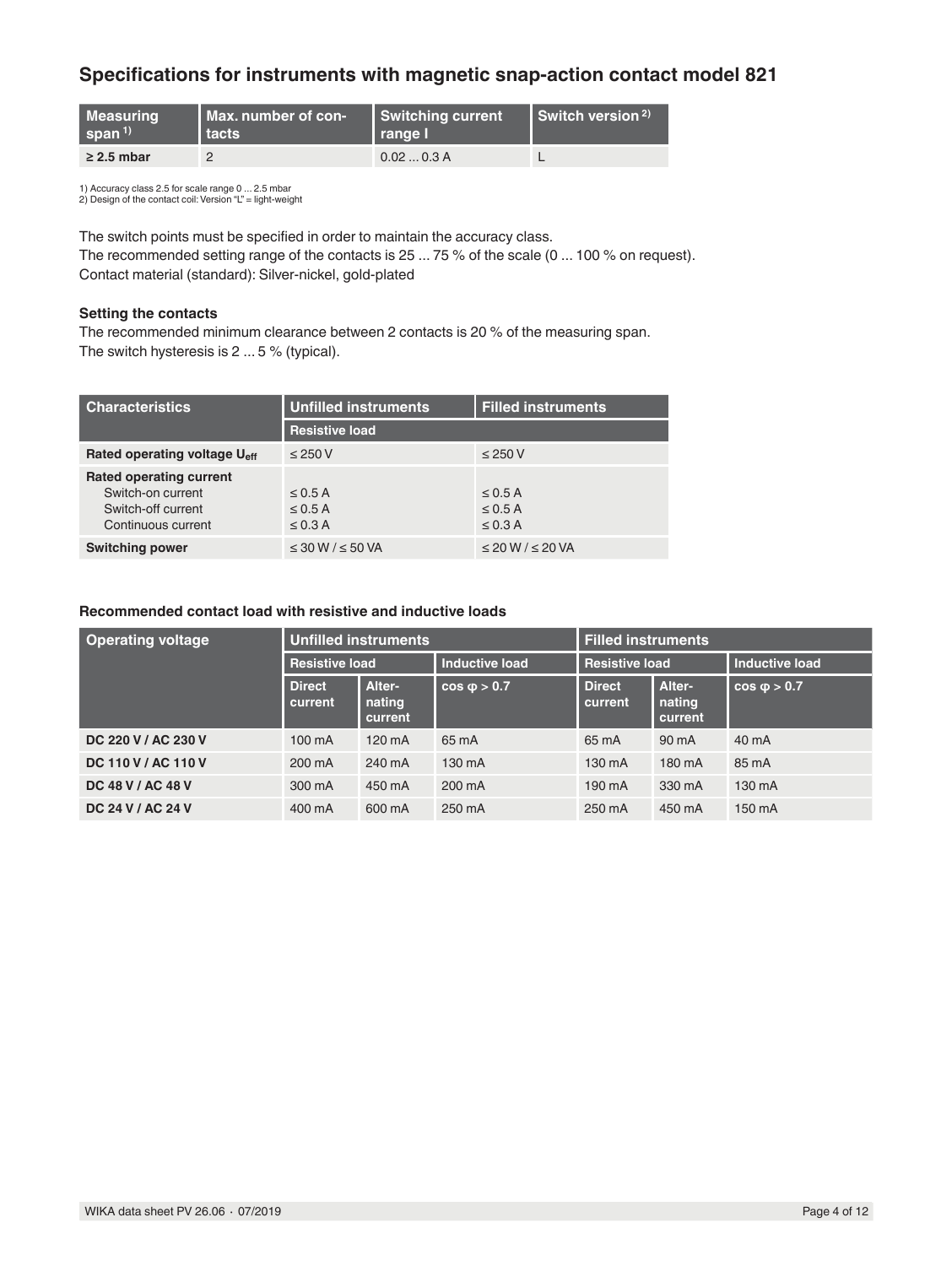### **Specifications for instruments with inductive contact model 831**

| Measuring span $^{1)}$ | Max. number of contacts |
|------------------------|-------------------------|
| $\geq$ 2.5 mbar        |                         |

1) Accuracy class 2.5 for scale range 0 ... 2.5 mbar

The recommended setting range of the contacts is 10 ... 90 % of the scale (0 ... 100 % on request).

### **Setting of contacts to identical set point**

Up to 2 contacts can be set to an identical set point. For a version with 3 contacts this is not possible. The left (no. 1) or right (no. 3) contact may not be set to the same set point as the other 2 contacts. The required displacement is approx. 30°, optionally to the right or to the left.

### **Available contact versions**

- 831-N
- $\blacksquare$  831-SN, safety version <sup>1)</sup>
- 831-S1N, safety version  $1$ <sup>)</sup>, inverted signal

1) only operate with a corresponding isolating amplifier (model 904.3x)

### **Permissible temperature ranges**

| та          | T5  T1           | $1$ T135°C. |
|-------------|------------------|-------------|
| $-20+60$ °C | $-20+70$ °C $\,$ | $-20+70$ °C |

For further information on hazardous areas, see operating instructions.

### **Associated isolating amplifiers and control units**

| <b>Model</b>              | <b>Version</b>    | <b>Ex version</b>      |
|---------------------------|-------------------|------------------------|
| 904.28 KFA6 - SR2 - Ex1.W | 1 contact         | yes                    |
| 904.29 KFA6 - SR2 - Ex2.W | 2 contacts        | yes                    |
| 904.30 KHA6 - SH - Ex1    | 1 contact         | yes - safety equipment |
| 904.33 KFD2 - SH - Ex1    | 1 contact         | yes - safety equipment |
| 904.25 MSR 010-I          | 1 contact         | no                     |
| 904.26 MSR 020-I          | 2 contacts        | no                     |
| 904.27 MSR 011-I          | Two-point control | no                     |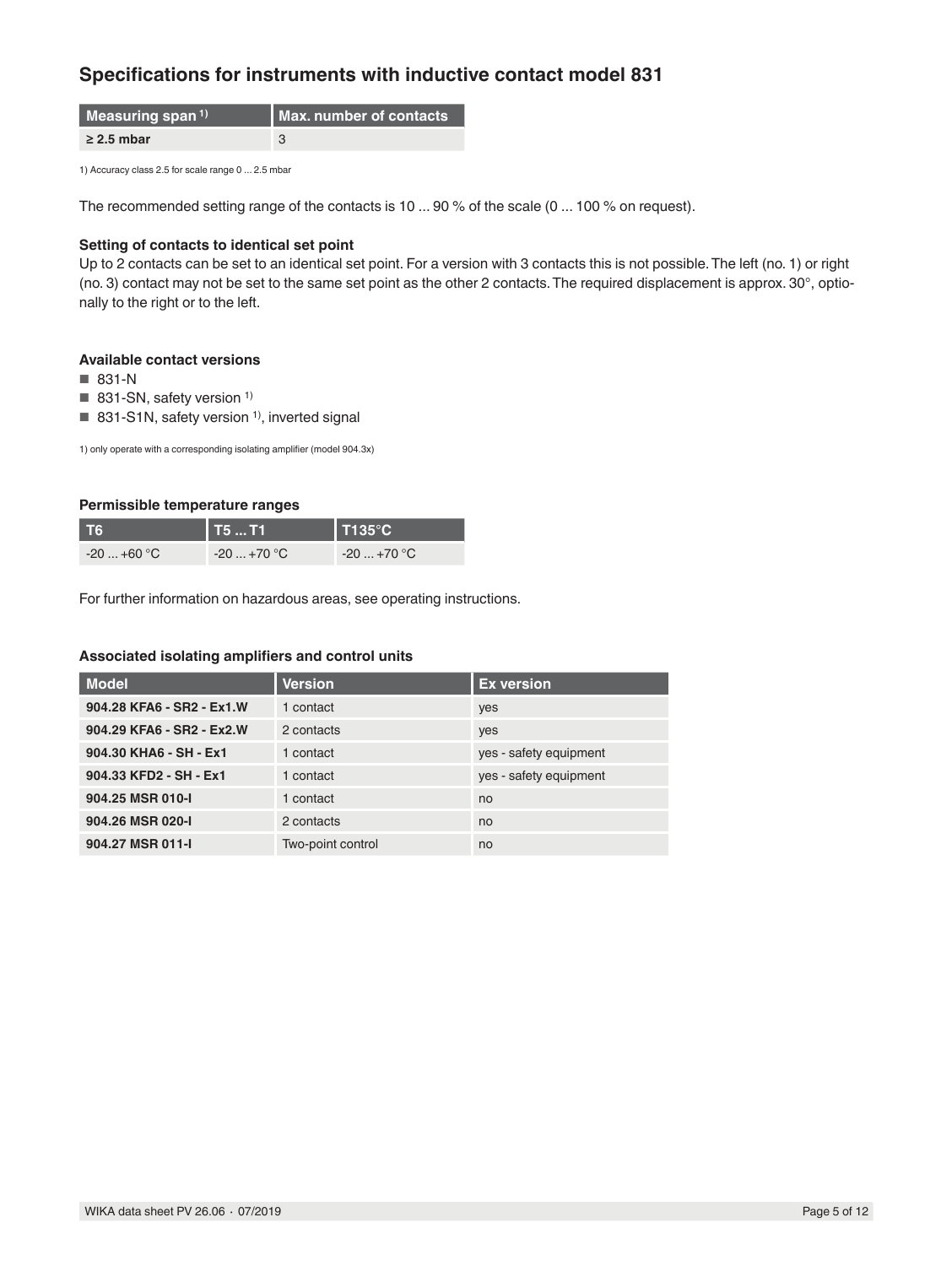## **Specifications for instruments with electronic contact model 830 E**

| Measuring span  | Max. number of contacts |
|-----------------|-------------------------|
| $\geq$ 2.5 mbar |                         |

The recommended setting range of the contacts is 10 ... 90 % of the scale (0 ... 100 % on request).

### **Setting of contacts to identical set point**

Up to 2 contacts can be set to an identical set point. For a version with 3 contacts this is not possible. The left (no. 1) or right (no. 3) contact may not be set to the same set point as the other 2 contacts. The required displacement is approx. 30°, optionally to the right or to the left.

| <b>Characteristics</b>           |                                                                                    |
|----------------------------------|------------------------------------------------------------------------------------|
| <b>Contact version</b>           | Normally open, normally closed                                                     |
| Type of output                   | <b>PNP</b> transistor                                                              |
| <b>Operating voltage</b>         | DC 10  30 V                                                                        |
| <b>Residual ripple</b>           | max. 10 %                                                                          |
| No-load current                  | $\leq 10$ mA                                                                       |
| <b>Switching current</b>         | $\leq 100$ mA                                                                      |
| <b>Residual current</b>          | $\leq 100 \mu A$                                                                   |
| Voltage drop (with $I_{max}$ )   | $\leq 0.7 V$                                                                       |
| Reverse polarity protection      | Conditional $U_B$ (the switched output 3 or 4 must never be set directly to minus) |
| <b>Anti-inductive protection</b> | 1 kV, 0.1 ms, 1 k $\Omega$                                                         |
| <b>Oscillator frequency</b>      | approx. 1,000 kHz                                                                  |
| <b>EMC</b>                       | per EN 60947-5-2                                                                   |

### **2-wire system (standard)**



### **3-wire system**

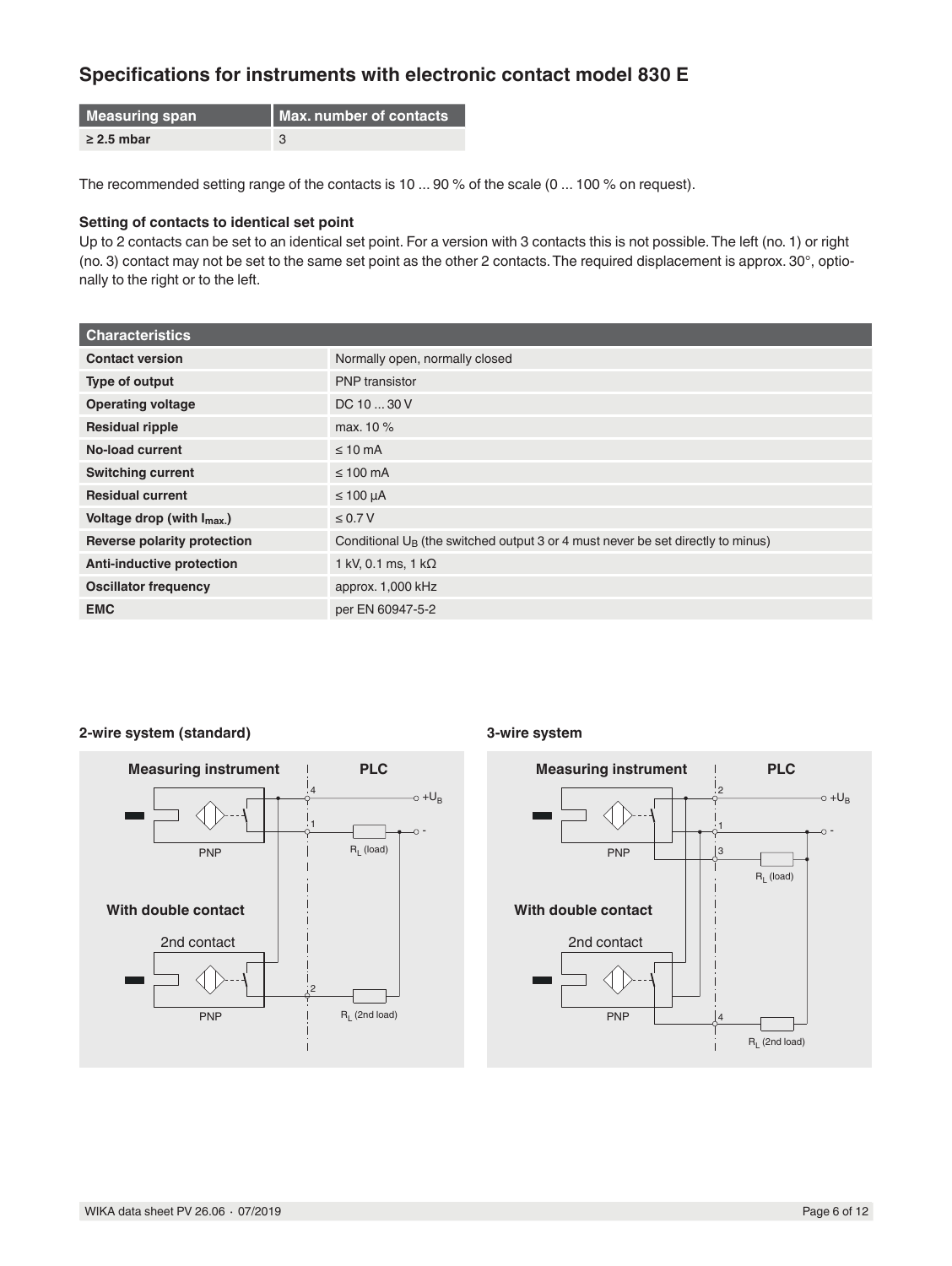### **Specifications for instruments with reed switch model 851**

**Measuring span 1) Max. number of contacts ≥ 2.5 mbar** 2

1) Accuracy class 2.5 for scale range 0 ... 2.5 mbar

Switching power P<sub>max</sub>60 W / 60 VA Switching current 1 A

| <b>Characteristics</b>               |                     |
|--------------------------------------|---------------------|
| <b>Contact version</b>               | Change-over contact |
| Type of contact                      | <b>Bistable</b>     |
| Max. switching voltage               | <b>AC/DC 250 V</b>  |
| Min. switching voltage               | Not required        |
| <b>Switching current</b>             | AC/DC 1 A           |
| Min. switching current               | Not required        |
| <b>Transport current</b>             | AC/DC 2 A           |
| $cos \phi$                           | 1                   |
| <b>Switching power</b>               | 60 W/ VA            |
| Contact resistance (static)          | 100 $m\Omega$       |
| <b>Insulation resistance</b>         | $10^9 \Omega$       |
| <b>Breakdown voltage</b>             | DC 1,000 V          |
| Switching time incl. contact chatter | $4.5$ ms            |
| <b>Contact material</b>              | <b>Rhodium</b>      |
| <b>Switch hysteresis</b>             | 35%                 |

■ The limit values presented here must not be exceeded.

■ When using two contacts, these cannot be set to the same point. Depending on the switching function, a minimum clearance of 15 ... 30° is required.

- The setting range of the contacts is 10 ... 90 % of the scale.
- The switching function can be set in manufacturing such that the reed contact will actuate exactly at the required switch point. For this, we need the switching direction to be specified on order.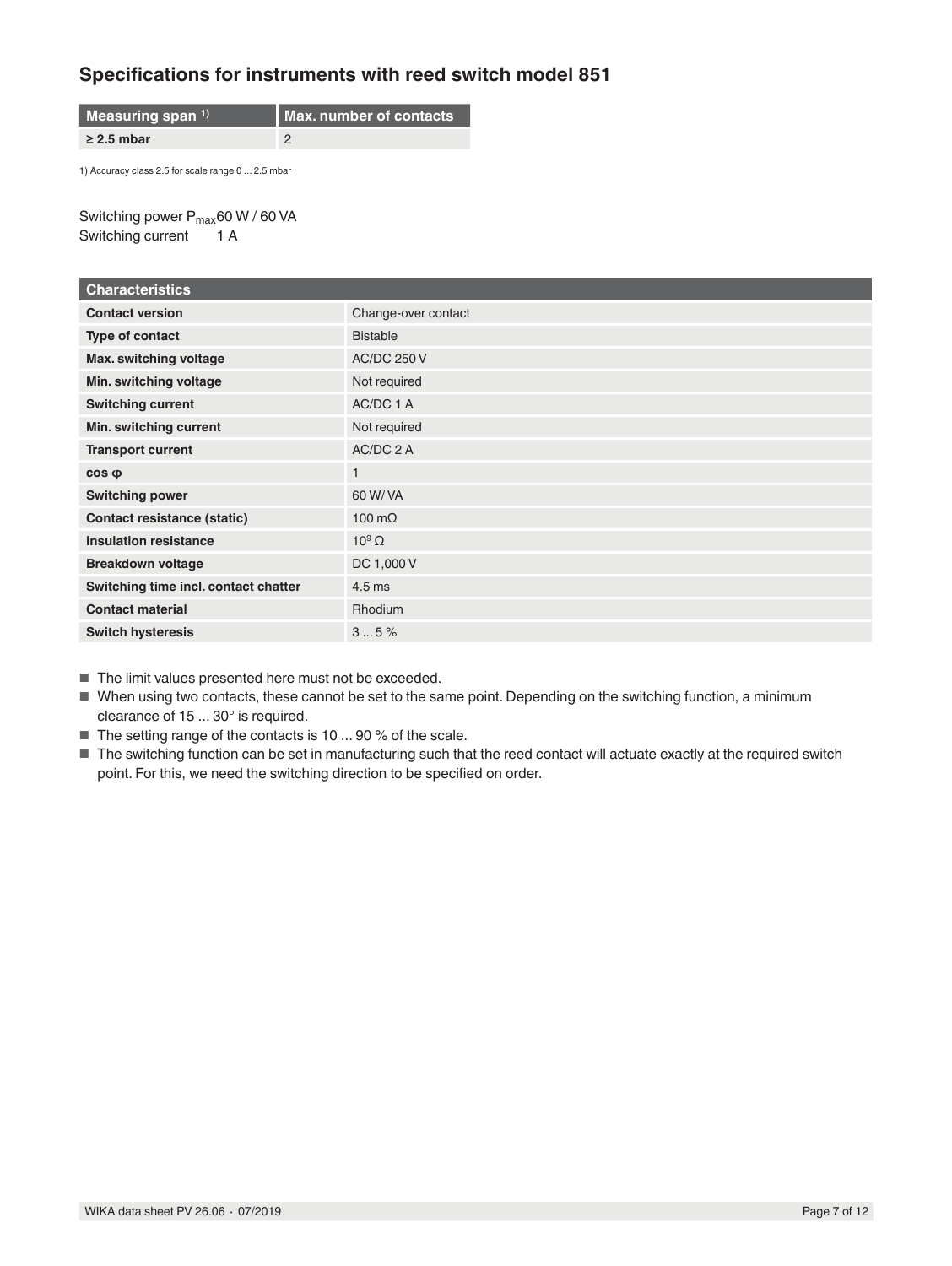## **Approvals**

| Logo         | <b>Description</b>                                                                                                                                                                                                                                                                     | <b>Country</b>              |
|--------------|----------------------------------------------------------------------------------------------------------------------------------------------------------------------------------------------------------------------------------------------------------------------------------------|-----------------------------|
| $C \in$      | EU declaration of conformity<br>$\blacksquare$ EMC directive<br>Low voltage directive<br><b>RoHS</b> directive<br>■<br>$\blacksquare$ ATEX directive (option) <sup>1)</sup><br>Hazardous areas<br>- Exia Gas<br>[II 2G Ex ia IIC T6/T5/T4 Gb]<br>[II 2D Ex ia IIIB T135 °C Db]<br>Dust | European Union              |
| <b>IECEx</b> | IECEx (option) $1$<br>Hazardous areas<br>- Exia Gas [Exia IIC T6/T5/T4 Gb]<br>Dust [Ex ia IIIB T135°C Db]                                                                                                                                                                              | International               |
| $F = F$      | <b>EAC</b> (option)<br>■ EMC directive<br>Pressure equipment directive<br>Low voltage directive<br>$\blacksquare$ Hazardous areas <sup>1)</sup>                                                                                                                                        | Eurasian Economic Community |
| $\left( $    | <b>GOST</b> (option)<br>Metrology, measurement technology                                                                                                                                                                                                                              | Russia                      |
| ၆            | <b>KazinMetr (option)</b><br>Metrology, measurement technology                                                                                                                                                                                                                         | Kazakhstan                  |
|              | <b>Uzstandard (option)</b><br>Metrology, measurement technology                                                                                                                                                                                                                        | Uzbekistan                  |
| $\bigcirc$   | <b>BelGIM</b> (option)<br>Metrology, measurement technology                                                                                                                                                                                                                            | <b>Belarus</b>              |
| 0            | <b>UkrSEPRO</b> (option)<br>Metrology, measurement technology                                                                                                                                                                                                                          | Ukraine                     |
|              | <b>CRN</b><br>Safety (e.g. electr. safety, overpressure, )                                                                                                                                                                                                                             | Canada                      |

1) Only for instruments with inductive contact model 831

# **Certificates (option)**

- 2.2 test report per EN 10204 (e.g. state-of-the-art manufacturing, indication accuracy)
- 3.1 inspection certificate per EN 10204 (e.g. indication accuracy)

Approvals and certificates, see website

## **Accessories**

- Sealings (model 910.17, see data sheet AC 09.08)
- Valves (models IV20/IV21, see data sheet AC 09.19, and models IV10/IV11, see data sheet AC 09.22)
- Syphons (model 910.15, see data sheet AC 09.06)
- Cooling element (model 910.32, see data sheet AC 09.21)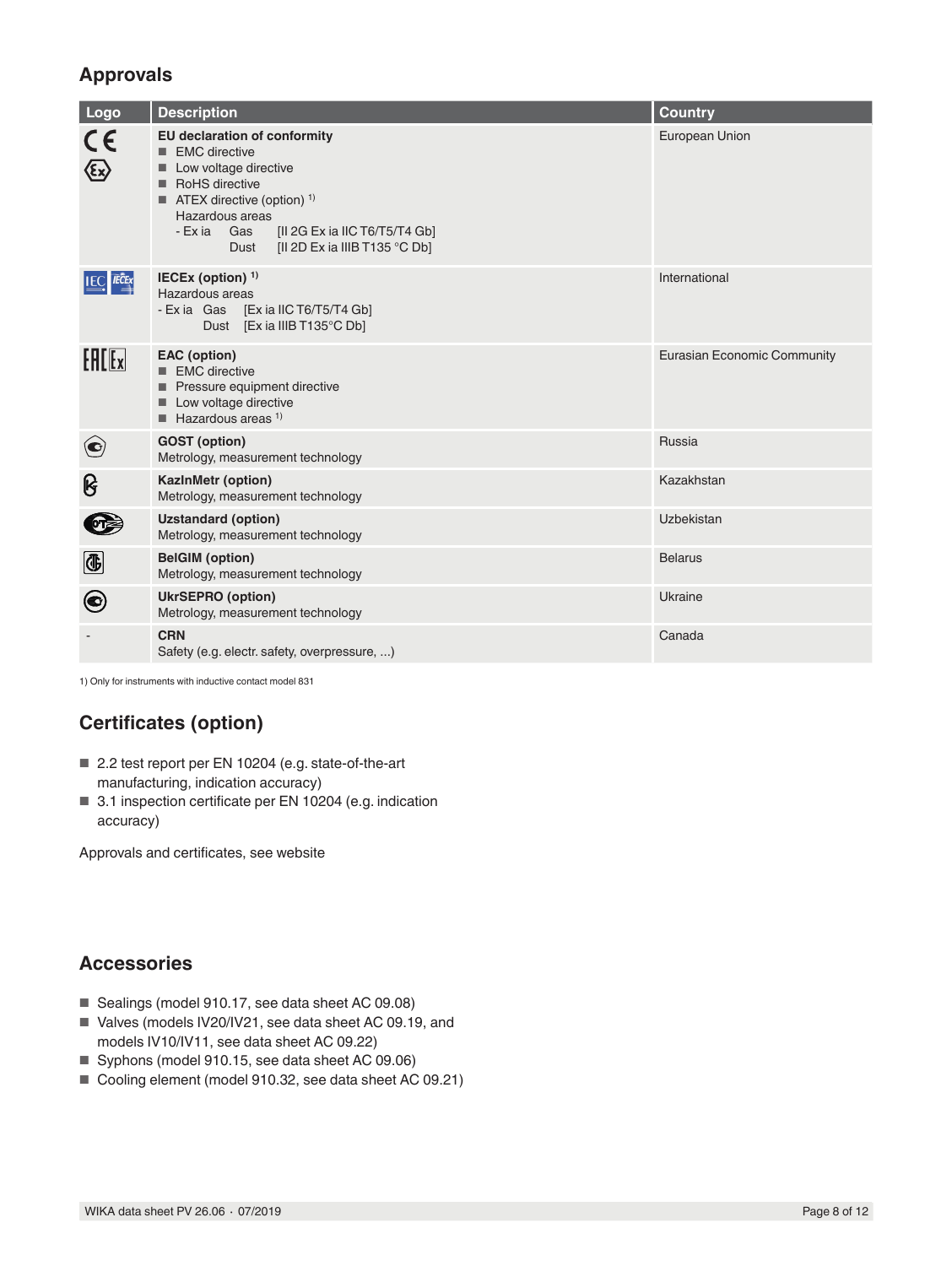## **Dimensions in mm**

### **Standard cable socket**

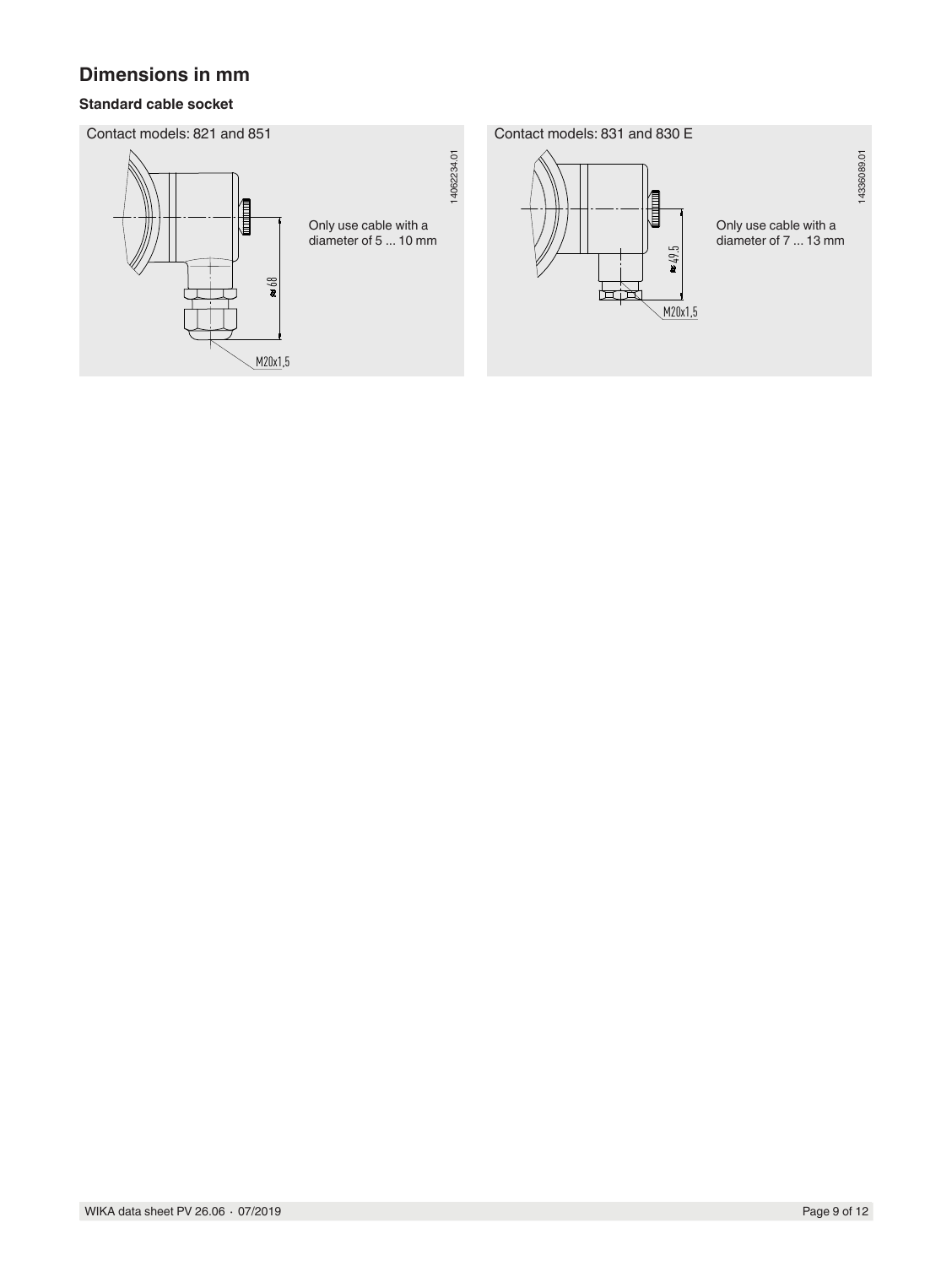

| Scale range     | Dimensions in mm |     |                |                |                |                |                |
|-----------------|------------------|-----|----------------|----------------|----------------|----------------|----------------|
|                 | в                |     | S <sub>2</sub> | S <sub>3</sub> | S <sub>4</sub> | S <sub>5</sub> | S <sub>6</sub> |
| $\leq$ 250 mbar | 30               | 175 | 6              | 20             |                | $\frac{1}{2}$  | 17.5           |
| $>250$ mbar     | 29               | 174 | -              | 19             | -              | -              | -              |

| <b>Type of contact</b>       | <b>Dimensions in mm</b> |    |  |
|------------------------------|-------------------------|----|--|
|                              | X                       |    |  |
| Single or double contact     | 88                      | 55 |  |
| Double (change-over) contact | 113                     | 80 |  |
| <b>Triple contact</b>        | 96                      | 63 |  |
| <b>Quadruple contact</b>     | 113                     | 80 |  |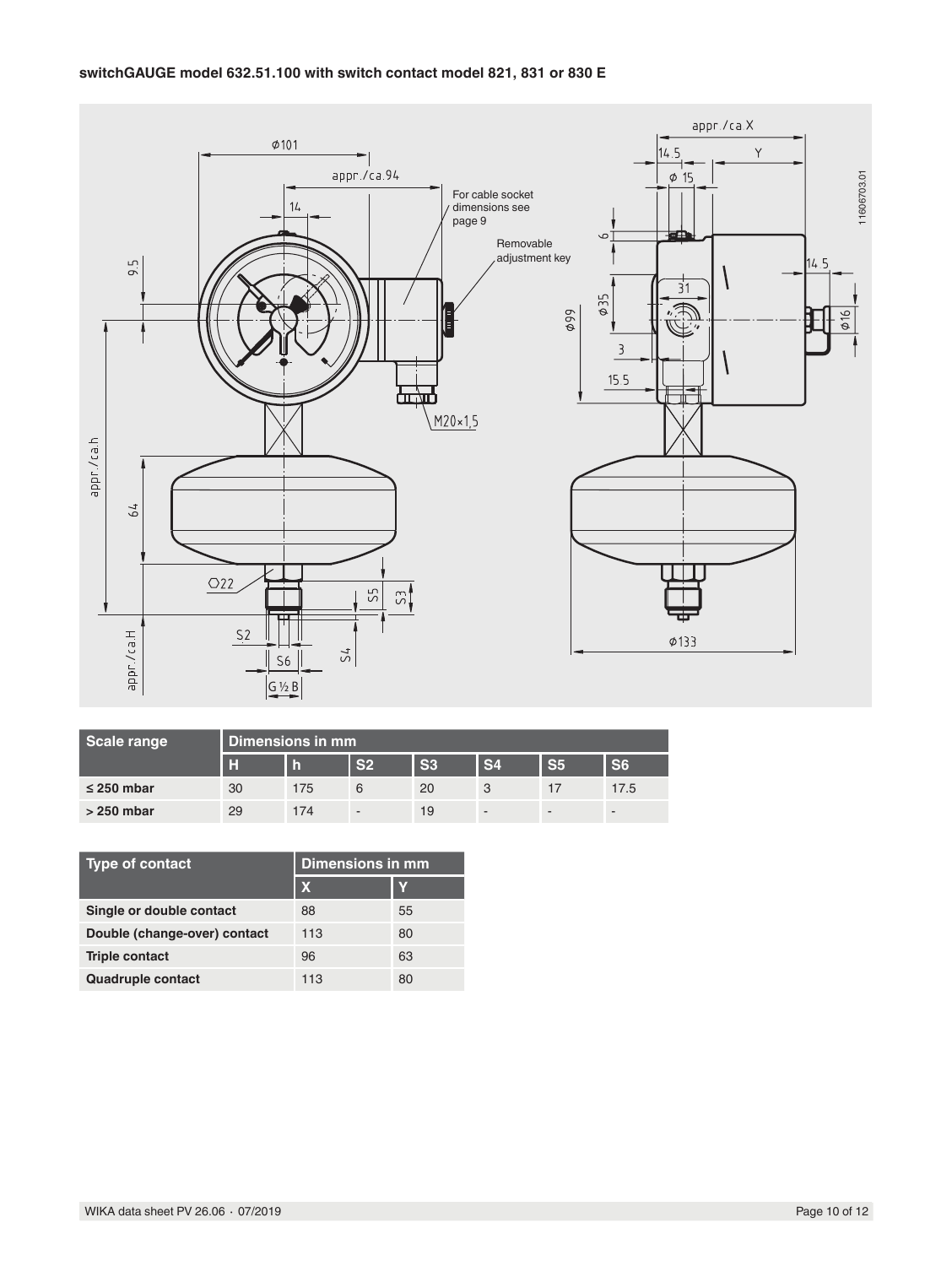

| Scale range     | Dimensions in mm |     |                |                |                |                |                          |
|-----------------|------------------|-----|----------------|----------------|----------------|----------------|--------------------------|
|                 | г                | m   | S <sub>2</sub> | S <sub>3</sub> | S <sub>4</sub> | S <sub>5</sub> | S <sub>6</sub>           |
| $\leq$ 250 mbar | 30               | 205 | 6              | 20             |                | 17             | 17.5                     |
| $>250$ mbar     | 29               | 204 | -              | 19             |                | $\sim$         | $\overline{\phantom{a}}$ |

| Type of contact              | <b>Dimensions in mm</b> |    |  |
|------------------------------|-------------------------|----|--|
|                              | X                       | Y  |  |
| Single or double contact     | 88                      | 55 |  |
| Double (change-over) contact | 113                     | 80 |  |
| <b>Triple contact</b>        | 96                      | 63 |  |
| <b>Quadruple contact</b>     | 113                     | 80 |  |